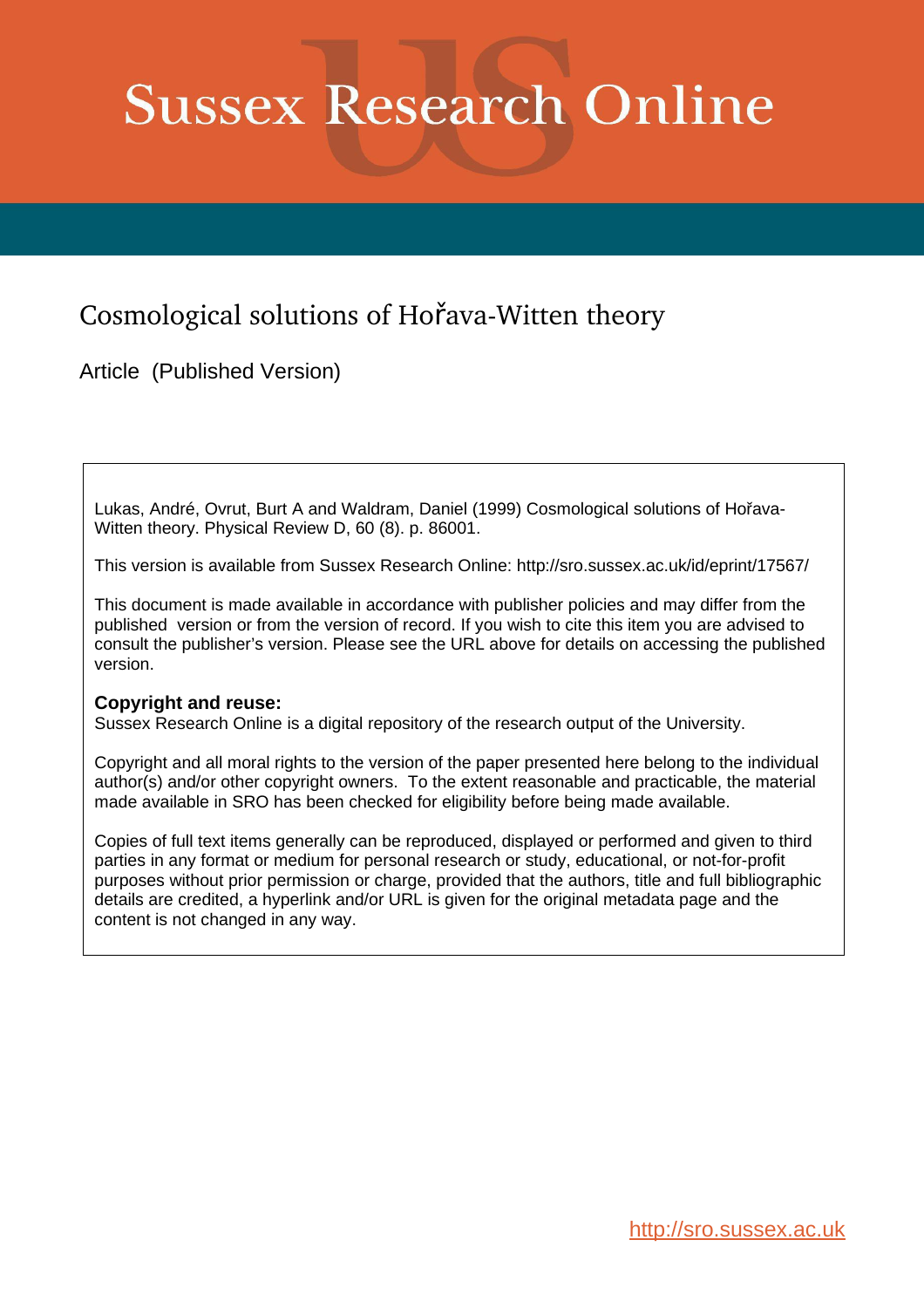### Cosmological solutions of Horava-Witten theory

André Lukas and Burt A. Ovrut

*Department of Physics, University of Pennsylvania, Philadelphia, Pennsylvania 19104-6396*

Daniel Waldram

*Department of Physics, Joseph Henry Laboratories, Princeton University, Princeton, New Jersey 08544* (Received 21 September 1998; published 24 September 1999)

We discuss cosmological solutions of Hořava-Witten theory describing the strongly coupled heterotic string. At energies below the grand-unified scale, the effective theory is five, not four, dimensional, where the additional coordinate parametrizes an  $S^1/Z_2$  orbifold. Furthermore, it admits no homogeneous solutions. Rather, the static vacuum state, appropriate for a reduction to four-dimensional  $N=1$  supersymmetric models, is a BPS domain wall pair. Relevant cosmological solutions are those associated with this BPS state. In particular, such solutions must be inhomogeneous, depending on the orbifold coordinate as well as on time. We present two examples of this new type of cosmological solution, obtained by separation of variables rather than by exchange of the time and radius coordinates of a brane solution, as in previous work. The first example represents the analogue of a rolling radii solution with the radii specifying the geometry of the domain wall pair. This is generalized in the second example to include a nontrivial ''Ramond-Ramond'' scalar.  $[$ S0556-2821(99)04818-3]

PACS number(s): 11.25.Mj, 11.27.+d, 98.80.Cq

#### **I. INTRODUCTION**

Horava and Witten have shown that the strongly coupled  $E_8 \times E_8$  heterotic string can be identified as the 11dimensional limit of M theory compactified on an  $S^1/Z_2$  orbifold with a set of  $E_8$  gauge fields at each ten-dimensional orbifold fixed plane  $[1,2]$ . Furthermore, Witten has demonstrated that there exists a consistent compactification of this M-theory limit on a ''deformed'' Calabi-Yau threefold, leading to a supersymmetric  $N=1$  theory in four dimensions [3,5]. Matching at the tree level to the phenomenological gravitational and grand-unified-theory (GUT) couplings  $[3,4]$ , one finds the orbifold must be larger than the Calabi-Yau radius, by a factor of 10 or so. Since the GUT scale (about  $10^{16}$  GeV) is set by the size of the Calabi-Yau threefold, this implies that at energies below the unification scale there is a regime where the universe appears five dimensional. This five-dimensional regime represents a new setting for early universe cosmology, which has been traditionally studied in the framework of the four-dimensional effective action.

In a previous paper  $[6]$ , the effective five-dimensional Hořava-Witten theory was derived for the universal fields, which are independent of the particular form of the Calabi-Yau manifold. In this derivation the standard embedding of the spin connection in one of the  $E_8$  gauge groups has been used. This five-dimensional theory has a number of interesting and unusual features. The theory resides in a fivedimensional space which is a product of a smooth fourdimensional manifold times the orbifold  $S^1/Z_2$ . As a result, it splits into a bulk  $N=1$ ,  $d=5$  supersymmetric theory with the gravity supermultiplet and the universal hypermultiplet, and two four-dimensional ''boundary'' theories which reside on the two orbifold fixed hyperplanes. The additional fields of the boundary theories are  $N=1$ ,  $d=4$  gauge multiplets and chiral multiplets. More specifically, due to the standard embedding there is an  $E_6$  gauge field and gauge matter on one side whereas the other side carries an  $E_8$  gauge field. The

reduction from 11 to 5 dimensions requires the inclusion of non-zero values of the four-form field strength in the internal Calabi-Yau directions. This non-zero form field arises because, even for the standard embedding, gauge field and gravitational sources in the form field Bianchi identity do not cancel. As a result one obtains a gauged version of fivedimensional supergravity with a potential term that had not previously been constructed. In addition, the theory has boundary potentials for the projection of the bulk scalar field onto the orbifold planes.

These potentials lead to a particularly interesting effect: the boundary sources mean that the theory has no solutions homogeneous in the orbifold direction. In particular, flat space is not a solution. Instead, the ''vacuum'' which leads to a supersymmetric flat four-dimensional space is a threebrane domain wall solution. The three-brane couples to the bulk potential and is supported by the sources provided by the two boundary potentials. More precisely, it is a double domain wall solution with the two  $(3+1)$ -dimensional world volumes each covering an orbifold plane and the orbifold itself as the transverse coordinate. It is Bogomol'nyi-Prasad-Sommerfield (BPS), preserving half of the  $d=5$  supersymmetries, and so is the appropriate background for a further reduction to four-dimensional  $N=1$  supergravity theories. In such a reduction, four-dimensional space-time becomes identified with the three-brane world volume.

Thus we have the interesting possibility of a fivedimensional early universe in Horava-Witten theory. Furthermore, as a result of the presence of boundary potentials, such five-dimensional cosmologies should be inhomogeneous in the orbifold coordinate. What should realistic models look like? In the ideal case, one would have a situation in which the internal six-dimensional Calabi-Yau space and the orbifold evolve in time for a short period and then settle down to their ''phenomenological'' values while the three non-compact dimensions continue to expand. Then, for late time, when all physical scales are much larger than the orbi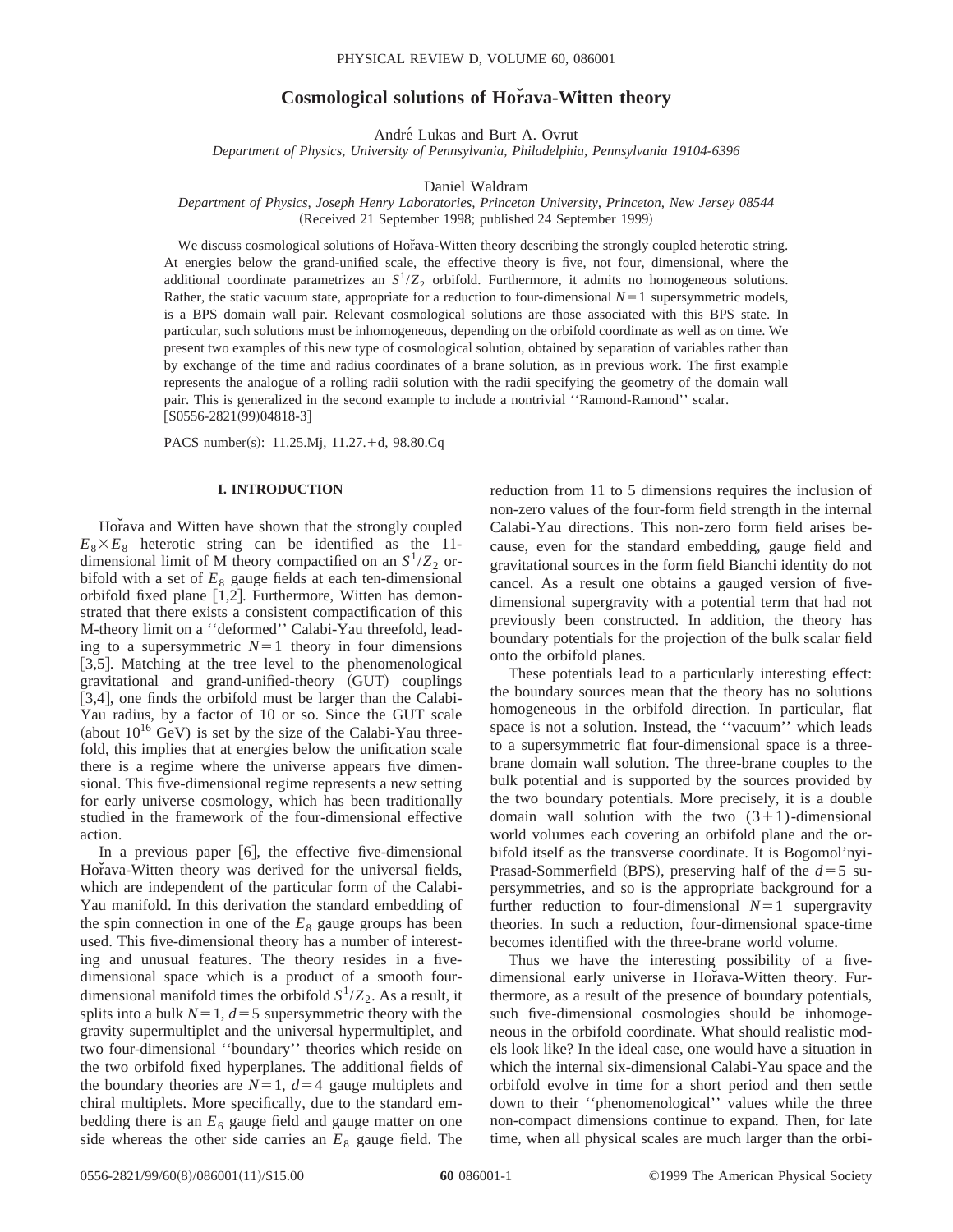fold size, the theory is effectively four dimensional and should, in the ''static'' limit, provide a realistic supergravity model of particle physics. As we have argued above, such realistic supergravity models originate from a reduction of the five-dimensional theory in its domain wall vacuum state. Hence, in the ''static'' limit at late time, realistic cosmological solutions should reduce to the domain wall or perhaps a modification thereof that incorporates breaking of the remaining four-dimensional  $N=1$  supersymmetry. Consequently, one is forced to look for solutions which depend on the orbifold coordinate as well as on time. The main goal of this paper is to present simple examples of such cosmological solutions in five-dimensional heterotic M theory to illustrate some of the characteristic cosmological features of the theory.

In earlier work  $[7,8]$ , we showed how a general class of cosmological solutions, that is, time-dependent solutions of the equations of motion that are homogeneous and isotropic in our physical  $d=3$  subspace, can be obtained in both superstring theories and M theory defined in spacetimes *without a boundary*. Loosely speaking, we showed that a cosmological solution could be obtained from any p-brane or D-brane by inverting the roles of the time and ''radial'' spatial coordinate. This method will clearly continue to work in Horava-Witten theory as long as one exchanges time with a radial coordinate not aligned in the orbifold direction. An example of this in 11-dimensions, based on the solution of [9], has been given in [10]. It can, however, not be applied to the fundamental domain wall since its radial direction coincides with the orbifold coordinate. This coordinate is bounded and cannot be turned into time. Also, as argued above, exchanging radius and time in the domain wall solution would not be desirable since it should be viewed as the vacuum state and hence should not be modified in such a way. Instead, the domain wall itself should be made time dependent, thereby leading to solutions that depend on both time and the orbifold coordinate. As a result, we have to deal with coupled partial differential equations, but under certain constraints, these can be solved by separation of variables, though the equations remain non-linear. Essentially, we are allowing the moduli describing the geometry of the domain wall and the excitations of other five-dimensional fields to become time dependent. Technically, we will simply take the usual *Ansätze* for the five-dimensional fields, but now allow the functions to depend on *both* the time and radial coordinates. We will further demand that these functions each factor into a purely time dependent piece and a purely radial dependent piece. This is not, in general, sufficient to separate the equations of motion. However, we will show that subject to certain constraints a separation of variables is achieved. We can solve these separated equations and find new, cosmologically relevant solutions. In this paper, we will restrict our attention to two examples representing cosmological extensions of the pure BPS three-brane.

The first example is simply the domain wall itself with two of its three moduli made time dependent. We show that a separation of variables occurs in this case. It turns out that these moduli behave like "rolling radii"  $[11]$  which constitute fundamental cosmological solutions in weakly coupled string theory. Unlike those rolling radii which represent scale factors of homogeneous, isotropic spaces, here they measure the separation of the two walls of the three-brane and its world volume size (which, at the same time, is the size of "our" three-dimensional universe). All in all, we therefore have a time-dependent domain wall pair with its shape staying rigid but its size and separation evolving like rolling radii.

For the second example, we consider a similar setting as for the first but, in addition, we allow a nonvanishing ''Ramond-Ramond'' scalar. This terminology is perhaps a little misleading, but relates to the fact that the scalar would be a type II Ramond-Ramond field in the case where the orbifold was replaced by a circle. This makes connection with type II cosmologies with non-trivial Ramond-Ramond fields discussed in  $[7,8]$ . Separation of variables occurs for a specific time-independent form of this scalar. The orbifolddependent part then coincides with the domain wall with, however, the addition of the Ramond-Ramond scalar. This non-vanishing value of the scalar breaks supersymmetry even in the static limit. We find that the time-dependent part of the equations fits into the general scheme of M-theory cosmological solutions with form fields as presented in Refs. [7,8]. Applying the results of these papers, the domain wall moduli are found to behave like rolling radii asymptotically for early and late times. The evolution rates in these asymptotic regions are different and the transitions between them can be attributed to the nontrivial Ramond-Ramond scalar.

Let us now summarize our conventions. We use coordinates  $x^{\alpha}$  with indices  $\alpha, \beta, \gamma, \ldots = 0, \ldots, 3, 11$  to parametrize the five-dimensional space  $M_5$ . Throughout this paper, when we refer to the orbifold, we will work in the ''upstairs'' picture with the orbifold  $S^1/Z_2$  in the  $x^{11}$ -direction. We choose the range  $x^{11} \in [-\pi \rho, \pi \rho]$  with the end points being identified. The  $Z_2$  orbifold symmetry acts as  $x^{11}$  $\rightarrow -x^{11}$ . Then there exist two four-dimensional hyperplanes fixed under the  $Z_2$  symmetry which we denote by  $M_4^{(i)}$ , *i* = 1,2. Locally, they are specified by the conditions  $x^{11}$  $=0,\pi\rho$ . The indices  $\mu,\nu,\rho,\ldots =0,\ldots,3$  are used for the four-dimensional space orthogonal to the orbifold. Fields will be required to have a definite behavior under the  $Z_2$ orbifold symmetry, so that a general field  $\Phi$  is either even or odd, with  $\Phi(x^{11}) = \pm \Phi(-x^{11})$ .

#### **II. FIVE-DIMENSIONAL EFFECTIVE ACTION**

The five-dimensional effective action for Horava-Witten theory, obtained from the 11-dimensional theory by compactifying on a Calabi-Yau three-fold with standard embedding, was derived in  $\lceil 6 \rceil$  for the universal zero modes, that is, the five-dimensional graviton supermultiplet and the breathing mode of the Calabi-Yau space, along with its superpartners. These last fields form a hypermultiplet in five dimensions. Furthermore, the theory contains four-dimensional  $N=1$ gauge multiplets and chiral gauge matter fields on the orbifold planes. To keep the discussion as simple as possible we will omit the gauge matter fields in the effective five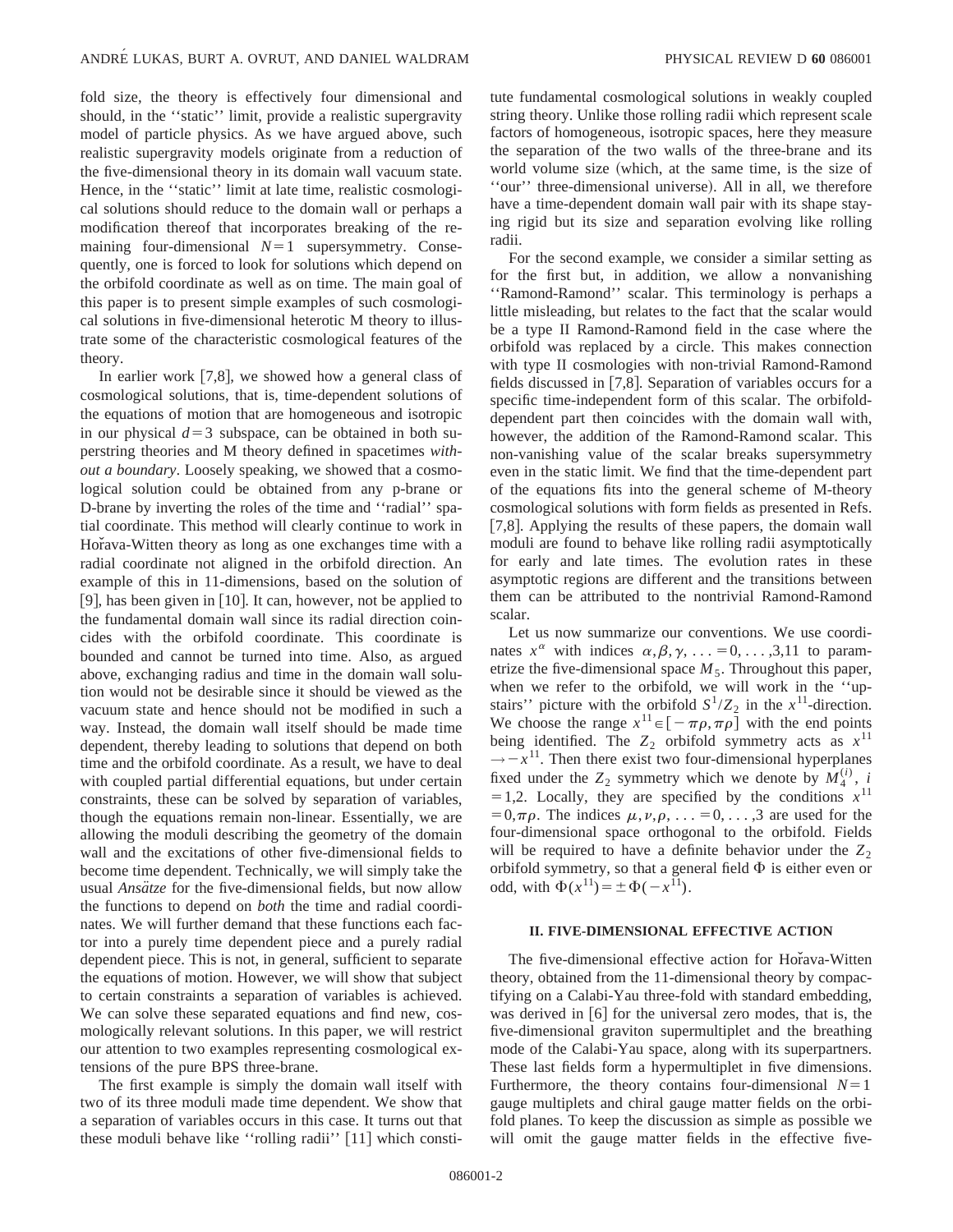dimensional action since they are of no relevance to the cosmological solutions considered in this paper. The general Lagrangian will be presented elsewhere  $[12,13]$ .

In detail, we have the five-dimensional gravity supermultiplet with the metric  $g_{\alpha\beta}$  and an Abelian gauge field  $A_{\alpha}$  as the bosonic fields. The bosonic fields in the universal hypermultiplet are the real scalar field  $V$  (the dilaton, measuring the volume of the internal Calabi-Yau space), the three-form  $C_{\alpha\beta\gamma}$  and the complex Ramond-Ramond scalar  $\xi$ . Note that the three-form  $C_{\alpha\beta\gamma}$  can be dualized to a scalar field  $\sigma$ . Hence the hypermultiplet contains four real scalar fields. As explained in the Introduction, all bulk fields should be even or odd under the  $Z_2$  orbifold symmetry. One finds that the fields  $g_{\mu\nu}$ ,  $g_{11,11}$ ,  $A_{11}$ ,  $\sigma$  must be even whereas  $g_{\mu 11}$ ,  $A_{\mu}$ ,  $\xi$  must be odd. If one studies cosmological solutions of the theory, these transformation properties are important as they restrict the set of allowed solutions to those with the correct *Z*<sup>2</sup> symmetry. Now consider the boundary theories. In the five-dimensional space  $M_5$ , the orbifold fixed planes constitute the four-dimensional hypersurfaces  $M_4^{(i)}$ ,  $i = 1,2$ . Since the standard embedding has been used in the reduction from 11 to 5 dimensions, there is an  $E_6$  gauge field  $A_{\mu}^{(1)}$  and gauge matter fields on the orbifold plane  $M_4^{(1)}$ . For simplicity, we will set these gauge matter fields to zero in the following. This will not effect our solutions. On the orbifold plane  $M_4^{(2)}$ there is an  $E_8$  gauge field  $A_{\mu}^{(2)}$ .

The five-dimensional effective action of Horava-Witten theory is then given by

$$
S_5 = S_{\text{bulk}} + S_{\text{bound}} \tag{1}
$$

where

$$
S_{\text{bulk}} = -\frac{1}{2\kappa_5^2} \int_{M_5} \sqrt{-g} \left\{ R + \frac{3}{2} \mathcal{F}_{\alpha\beta} \mathcal{F}^{\alpha\beta} \right\}
$$
  
+  $\frac{1}{\sqrt{2}} \epsilon^{\alpha\beta\gamma\delta\epsilon} A_{\alpha} \mathcal{F}_{\beta\gamma} \mathcal{F}_{\delta\epsilon} + \frac{1}{2V^2} \partial_{\alpha} V \partial^{\alpha} V$   
+  $\frac{1}{2V^2} [\partial_{\alpha} \sigma - i(\xi \partial_{\alpha} \overline{\xi} - \overline{\xi} \partial_{\alpha} \xi) - 2 \alpha_0 \epsilon(x^{11}) A_{\alpha}]$   
 $\times [\partial^{\alpha} \sigma - i(\xi \partial^{\alpha} \overline{\xi} - \overline{\xi} \partial^{\alpha} \xi) - 2 \alpha_0 \epsilon(x^{11}) A^{\alpha}]$   
+  $\frac{2}{V} \partial_{\alpha} \xi \partial^{\alpha} \overline{\xi} + \frac{1}{3V^2} \alpha_0^2$  (2)  
 $S_{\text{bound}} = \frac{\sqrt{2}}{r^2} \int_{M^{(1)}} \sqrt{-g} V^{-1} \alpha_0 - \frac{\sqrt{2}}{r^2} \int_{M^{(2)}} \sqrt{-g} V^{-1} \alpha_0$ 

$$
V_{\text{bound}} = \frac{\sqrt{2}}{\kappa_5^2} \int_{M_4^{(1)}} \sqrt{-g} V^{-1} \alpha_0 - \frac{\sqrt{2}}{\kappa_5^2} \int_{M_4^{(2)}} \sqrt{-g} V^{-1} \alpha_0
$$
  
 
$$
- \frac{1}{16\pi \alpha_{\text{GUT}}} \sum_{i=1}^2 \int_{M_4^{(i)}} \sqrt{-g} \{ V \text{tr} F_{\mu\nu}^{(i)} F^{(i)\mu\nu} - \sigma \text{tr} F_{\mu\nu}^{(i)} \widetilde{F}^{(i)\mu\nu} \}.
$$
 (3)

where  $\mathcal{F}_{\alpha\beta} = \partial_{\alpha}A_{\beta} - \partial_{\beta}A_{\alpha}$  and the  $F_{\mu\nu}^{(i)}$  are the field strengths of the boundary gauge fields, while  $\tilde{F}^{(i)\mu\nu}$ 

 $=\frac{1}{2}\epsilon^{\mu\nu\rho\sigma}F^{(i)}_{\rho\sigma}$ . Furthermore,  $\kappa_5$  and  $\alpha_{\text{GUT}}$  are the fivedimensional Newton constant and the gauge coupling respectively. The constant  $\alpha_0$  in the above action is given by [3,6]

$$
\alpha_0 = -\frac{1}{8\sqrt{2}\pi v} \left(\frac{\kappa}{4\pi}\right)^{2/3} \int_X \omega \wedge \text{tr } R^{(\Omega)} \wedge R^{(\Omega)}, \quad v = \int_X \sqrt{\Omega}.
$$
\n(4)

Here  $\Omega_{a\bar{b}}$  is the metric of the Calabi-Yau space *X*,  $R^{(\Omega)}$  is the corresponding curvature two-form and  $\omega_{a\bar{b}} = i\Omega_{a\bar{b}}$  is the Kähler form. Furthermore,  $\kappa$  is the 11-dimensional Newton constant. We remark that  $\alpha_0$  is related to the presence of internal gravity and gauge field instantons. It can be expressed solely in terms of the curvature since the standard embedding relates those two types of instantons. In the above action, we have dropped higher-derivative terms. The sigma model for the scalar fields is the well-known coset  $\mathcal{M}_0 = SU(2,1)/SU(2) \times U(1)$  of the universal hypermultiplet. The coupling of  $\sigma$  to  $A_{\alpha}$  implies that a  $U(1)$  symmetry on  $\mathcal{M}_0$  has been gauged. This gauging also induces the  $\alpha_0$ -dependent potential term in Eq. (3). It has been demonstrated  $\lceil 6,13 \rceil$  that the above action is indeed the bosonic part of a minimal  $N=1$  gauged supergravity theory in five dimensions coupled to chiral boundary theories.

The most striking features of this action from the viewpoint of cosmology (and otherwise) are the bulk and boundary potentials for the dilaton *V* in  $S_{\text{bulk}}$  and  $S_{\text{bound}}$ . These potential terms are proportional to the parameter  $\alpha_0$  and their origin is directly related to the nonzero internal four-form that had to be included in the dimensional reduction from 11 dimensions. We stress that this non-zero four-form results from the source terms in the 11 dimensional Bianchi identity which are non-vanishing even for the standard embedding which we consider here. For a very similar reason we have non-vanishing boundary potentials. They arise from the internal part of the 10-dimensional boundary action and include the contributions from the gauge field kinetic terms as well as from the curvature  $R^2$  terms. Observe that these potentials are equal but have opposite signs. Therefore, although they cancel in a four-dimensional limit, they do not cancel separately on each boundary. These potentials lead to sources in the Einstein equation and the equation of motion for *V* and  $\sigma$  that are proportional to  $\delta(x^{11})$  or  $\delta(x^{11}-\pi\rho)$ . Hence, as long as  $V$  is finite (the internal Calabi-Yau space is compact) purely time-dependent solutions of the theory do not exist as they could never cancel these delta-function sources. One is therefore led to always consider dependence on time and the orbifold coordinate  $x<sup>11</sup>$ . The presence of a bulk potential proportional to  $V^{-2}$  seems to indicate that the dilaton has a runaway behavior and the internal space decompactifies at late time. This picture, however, is too naive in that it ignores the boundary potentials and the  $Z_2$  symmetries of the fields. In fact, as we will show, the correct static domain wall vacuum of the theory depends on the orbifold direction in a way so as to exactly cancel these potentials. Consequently, it is important to note that for cosmological solutions based on the domain wall the time-dependent scale factors do not feel the potential terms.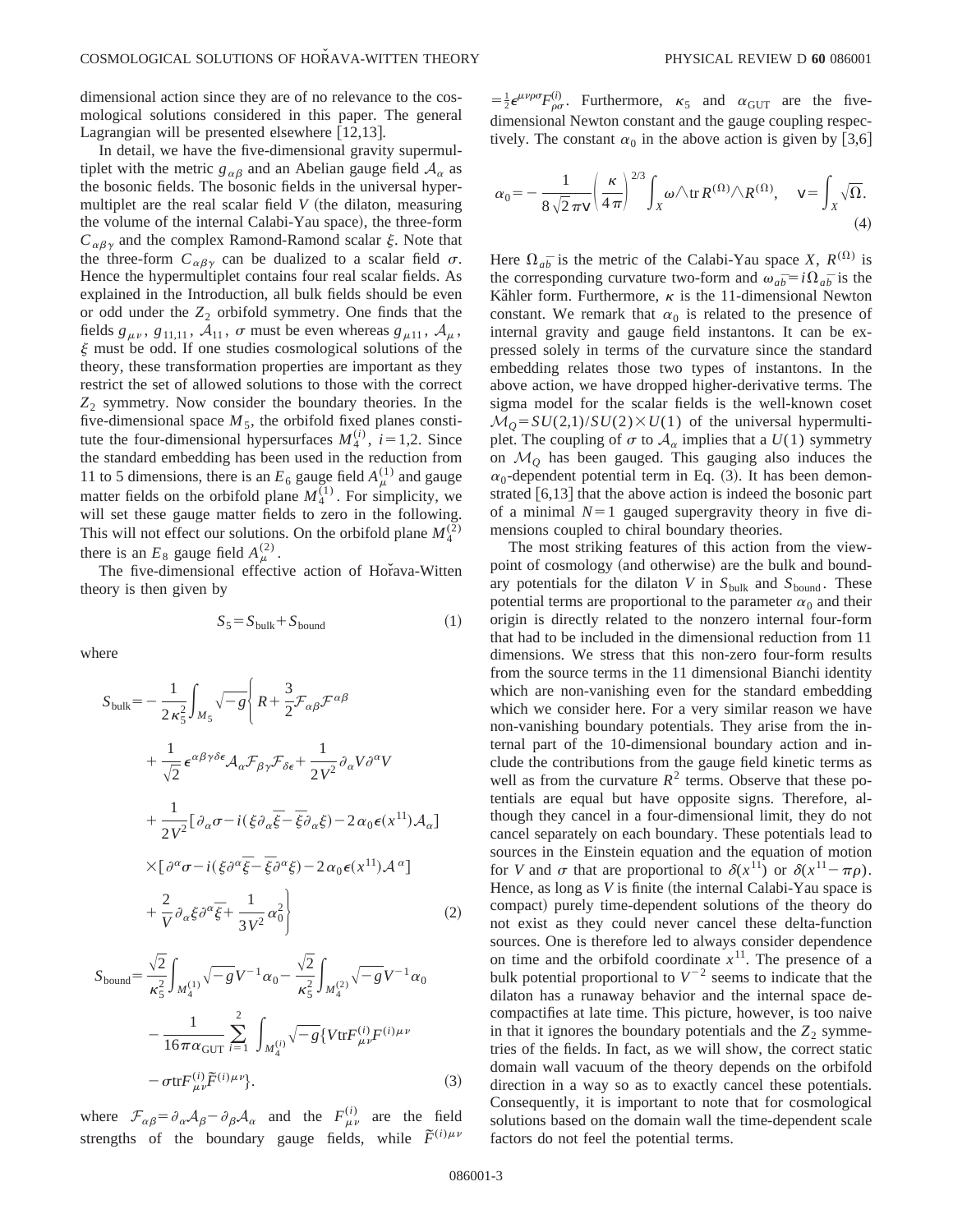#### **III. DOMAIN-WALL VACUUM SOLUTION**

In this section, we would like to review the static "vacuum" solution of the five-dimensional Horava-Witten theory, as given in  $[6]$ . As argued in the Introduction, this solution is the basis for physically relevant cosmological solutions. It is clear from the five-dimensional action given in the previous section that flat spacetime is not a solution of the equations of motion. It is precluded from being a solution by the potential terms, both in the bulk and on the boundaries. If not flat space, what is the natural vacuum solution? To answer this, notice that the theory  $(1)$  has all of the prerequisites necessary for a three-brane solution to exist. Generally, in order to have a  $(D-2)$ -brane in a *D*-dimensional theory, one needs to have a  $(D-1)$ -form field or, equivalently, a cosmological constant. This is familiar from the eight-brane  $[14]$  in the massive type IIA supergravity in ten dimensions  $[15]$ , and has been systematically studied for theories in arbitrary dimension obtained by generalized dimensional reduction  $[16]$  using the method of Scherk and Schwarz [17]. In our case, this cosmological term is provided by the bulk potential term in the action  $(1)$ , precisely the term that disallowed flat space as a solution. From the viewpoint of the bulk theory, we could have multi three-brane solutions with an arbitrary number of parallel branes located at various places in the  $x<sup>11</sup>$  direction. However, elementary brane solutions have singularities at the location of the branes, needing to be supported by source terms. The natural candidates for those source terms, in our case, are the boundary actions. This restricts the possible solutions to those representing a pair of parallel three-branes corresponding to the orbifold planes. This pair of domain walls can be viewed as the ''vacuum'' of the five-dimensional theory, in the sense that it provides the appropriate background for a reduction to the  $d=4$ ,  $N=1$  effective theory.

From the above discussion, it is clear that in order to find a three-brane solution, we should start with the *Ansatz*

$$
ds_5^2 = a(y)^2 dx^{\mu} dx^{\nu} \eta_{\mu\nu} + b(y)^2 dy^2
$$
  

$$
V = V(y)
$$
 (5)

where *a* and *b* are functions of  $y=x^{11}$  and all other fields vanish. The general solution for this *Ansatz*, satisfying the equations of motion derived from action  $(1)$ , is given by

$$
a = a_0 H^{1/2}
$$
  
\n
$$
b = b_0 H^2, \quad H = \frac{\sqrt{2}}{3} \alpha_0 |y| + h_0
$$
 (6)  
\n
$$
V = b_0 H^3
$$

where  $a_0$ ,  $b_0$  and  $h_0$  are constants. We note that the boundary source terms have fixed the form of the harmonic function *H* in the above solution. Without specific information about the sources, the function *H* would generically be glued together from an arbitrary number of linear pieces with slopes  $\pm \sqrt{2} \alpha_0/3$ . The edges of each piece would then indicate the location of the source terms. The necessity of matching the boundary sources at  $y=0$  and  $\pi \rho$ , however, has forced us to consider only two such linear pieces, namely *y*  $\in [0,\pi\rho]$  and  $y \in [-\pi\rho,0]$ . These pieces are glued together at *y*=0 and  $\pi \rho$  (recall here that we have identified  $\pi \rho$  and  $-\pi\rho$ ). To see this explicitly, let us consider one of the equations of motion, specifically, the equation derived from the variation of  $g_{\mu\nu}$ . For the *Ansatz* in Eq. (5), this is given by

$$
\frac{a''}{a} + \frac{a'^2}{a^2} - \frac{a'}{a} \frac{b'}{b} + \frac{1}{12} \frac{V'^2}{V^2} + \frac{\alpha_0^2}{18} \frac{b^2}{V^2}
$$

$$
= \frac{\sqrt{2} \alpha_0}{3} \frac{b}{V} [\delta(y) - \delta(y - \pi \rho)] \tag{7}
$$

where the prime denotes differentiation with respect to *y*. The term involving the delta functions arises from the stress energy on the boundary planes. Inserting the solution  $(6)$  in this equation, we have

$$
\partial_y^2 H = \frac{2\sqrt{2}}{3} \alpha_0 [\delta(y) - \delta(y - \pi \rho)] \tag{8}
$$

which shows that the solution represents two parallel threebranes located at the orbifold planes. Using the fivedimensional supersymmetry transformations presented in Ref.  $[6]$ , one can check that this solution indeed preserves four of the eight supersymmetries of the theory.

Let us discuss the meaning of this solution. As is apparent from the *Ansatz*  $(5)$ , it has  $(3+1)$ -dimensional Poincaré invariance and, as just stated, it preserves four supercharges. Therefore, a dimensional reduction to four dimensions in this solution leads to an  $N=1$  supergravity theory. In fact, this is just the same ''physical'' four-dimensional effective theory that one obtains by reducing Hor̃ava-Witten theory directly from 11 to 4 dimensions using the background of Ref.  $[3]$ . This has been explicitly demonstrated in Refs.  $[12,13]$ . This effective four-dimensional theory is the starting point of low energy particle phenomenology. Indeed, the linearized version of the five-dimensional domain wall solution is nothing else but the zero mode part of the 11 dimensional solution of Ref.  $[3]$  "pulled" down to five dimensions  $[13]$ . The two parallel three-branes of the solution, separated by the bulk, are oriented in the four uncompactified space-time dimensions, and carry the physical low-energy gauge and matter fields. Therefore, from the low-energy point of view where the orbifold is not resolved, the three-brane world volume is identified with four-dimensional space-time. In this sense the Universe resides on the world volume of a three-brane. It is the purpose of the following sections to put this picture into the context of cosmology, that is, to make it dynamical. Consequently, we are looking for time dependent solutions based on the static domain wall which we have just presented.

#### **IV. DOMAIN-WALL COSMOLOGICAL SOLUTION**

In this section, we will present a cosmological solution related to the static domain wall vacuum of the previous section. As discussed in Refs.  $[7,8]$ , a convenient way to find such a solution is to use *Ansatz* (5) where the  $y = x^{11}$  coor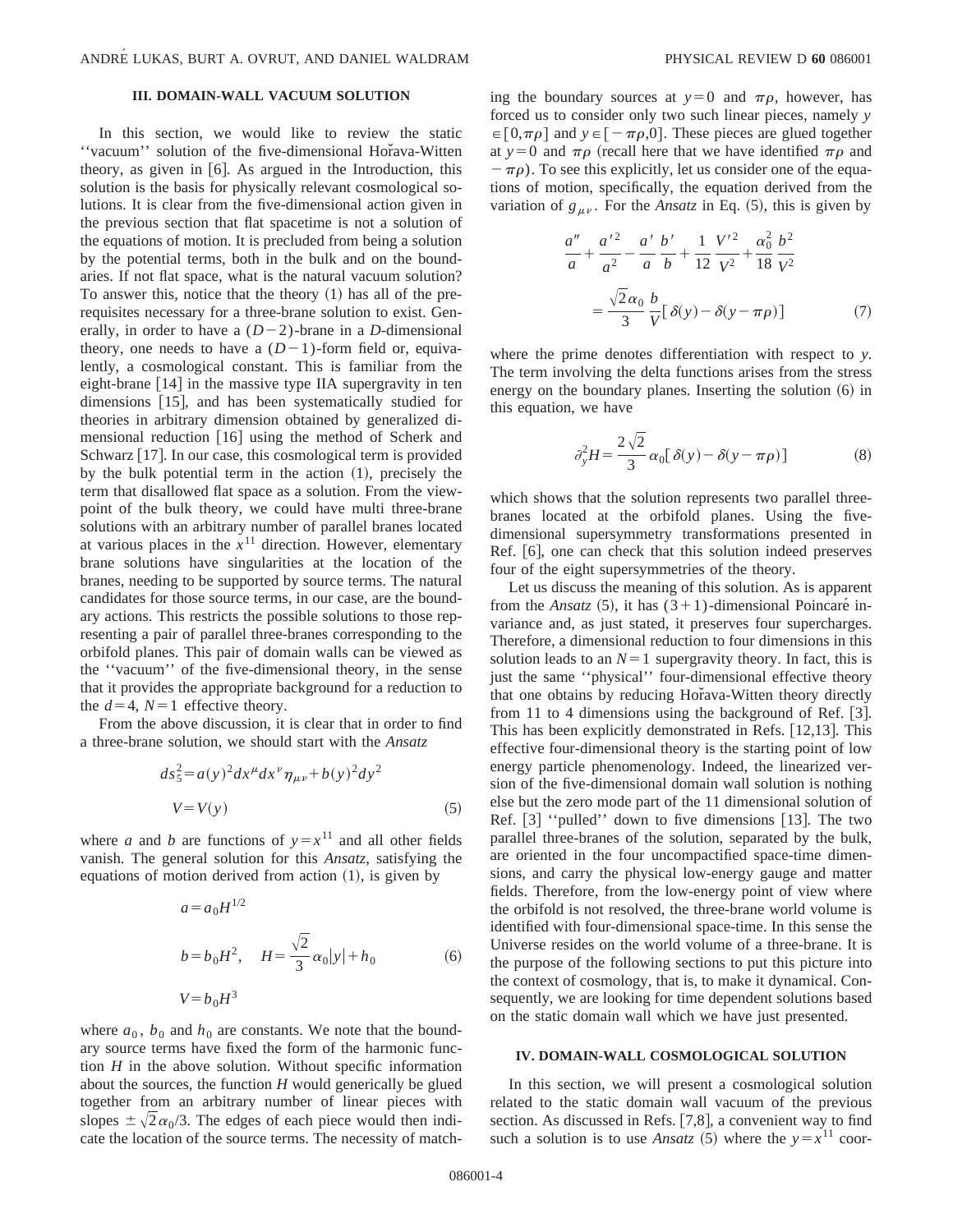dinate in the functions *a*, *b* and *V* is replaced by the time coordinate  $\tau$ . However, in Hor̃ava-Witten theory the boundary planes preclude this from being a solution of the equations of motion, since it does not admit homogeneous solutions. To see this explicitly, let us consider the  $g_{00}$  equation of motion, where we replace  $a(y) \rightarrow \alpha(\tau)$ ,  $b(y) \rightarrow \beta(\tau)$  and  $V \rightarrow \gamma(\tau)$ . We find that

$$
\frac{\dot{\alpha}^2}{\alpha^2} + \frac{\dot{\alpha}}{\alpha} \frac{\dot{\beta}}{\beta} - \frac{1}{12} \frac{\dot{\gamma}^2}{\gamma^2} - \frac{\alpha_0^2}{18} \frac{1}{\gamma^2}
$$

$$
= -\frac{\sqrt{2} \alpha_0}{3} \frac{1}{\beta \gamma} [\delta(y) - \delta(y - \pi \rho)], \qquad (9)
$$

where the overdot denotes differentiation with respect to  $\tau$ . Again, the term containing the delta functions arises from the boundary planes. It is clear that, because of the *y* dependence introduced by the delta functions, this equation has no globally defined solution. The structure of Eq.  $(9)$  suggests that a solution might be found if one were to let functions *a*, *b* and *V* depend on both  $\tau$  and *y* coordinates. This would be acceptable from the point of view of cosmology, since any such solution would be homogeneous and isotropic in the spatial coordinates  $x^m$  where  $m, n, r, \ldots = 1,2,3$ . In fact, the previous *Ansatz* was too homogeneous, being independent of the *y* coordinate as well. Instead, we are interested in solutions where the inhomogeneous vacuum domain wall evolves in time.

We now construct a cosmological solution where all functions depend on both  $\tau$  and *y*. We start with the *Ansatz* 

$$
ds_5^2 = -N(\tau, y)^2 d\tau^2 + a(\tau, y)^2 dx^m dx^n \eta_{mn} + b(\tau, y)^2 dy^2
$$
  
\n
$$
V = V(\tau, y). \tag{10}
$$

Note that we have introduced a separate function *N* into the purely temporal part of the metric. This *Ansatz* leads to equations of motion that mix the  $\tau$  and *y* variables in a complicated non-linear way. In order to solve this system of equations, we will try to separate the two variables. That is, we let

$$
N(\tau, y) = n(\tau)a(y)
$$
  
\n
$$
a(\tau, y) = \alpha(\tau)a(y)
$$
  
\n
$$
b(\tau, y) = \beta(\tau)b(y)
$$
  
\n
$$
V(\tau, y) = \gamma(\tau)V(y).
$$
\n(11)

There are two properties of this *Ansatz* that we wish to point out. The first is that for  $n = \alpha = \beta = \gamma = 1$  it becomes identical to Eq.  $(5)$ . Second, we note that *n* can be chosen to be any function by performing a redefinition of the  $\tau$  variable. That is, we can think of *n* as being subject to a gauge transformation. There is no *a priori* reason to believe that separation of variables will lead to a solution of the equations of motion derived from the action  $(1)$ . However, as we now show, there is indeed such a solution. It is instructive to present one of the equations of motion. With the above *Ansatz*, the *g*<sub>00</sub> equation of motion is given by<sup>1</sup>

$$
\frac{a^2}{b^2} \left( \frac{a''}{a} + \frac{a'^2}{a^2} - \frac{a'}{a} \frac{b'}{b} + \frac{1}{12} \frac{V'^2}{V^2} + \frac{\alpha_0^2}{18} \frac{b^2}{V^2} \frac{\beta^2}{\gamma^2} - \frac{\sqrt{2}}{3} \alpha_0 \frac{b}{V} [\delta(y) - \delta(y - \pi \rho)] \frac{\beta}{\gamma} \right)
$$

$$
= \frac{\beta^2}{n^2} \left( \frac{\dot{\alpha}^2}{\alpha^2} + \frac{\dot{\alpha}}{\alpha} \frac{\dot{\beta}}{\beta} - \frac{1}{12} \frac{\dot{\gamma}^2}{\gamma^2} \right). \tag{12}
$$

Note that if we set  $n = \alpha = \beta = \gamma = 1$ , this equation becomes identical to Eq. (7). Similarly, if we set  $a=b=V=1$  and take the gauge  $n=1$ , this equation becomes the same as Eq.  $(9)$ . As is, the above equation does not separate. However, the obstruction to a separation of variables is the two terms proportional to  $\alpha_0$ . Note that both of these terms would be strictly functions of *y* only if we demanded that  $\beta \propto \gamma$ . Without loss of generality, one can take

$$
\beta = \gamma. \tag{13}
$$

We will, henceforth, assume that this is the case. Note that this result is already indicated by the structure of integration  $constants$  (moduli) in the static domain wall solution  $(6)$ . With this condition, the left hand side of Eq. (12) is purely *y* dependent, whereas the right hand side is purely  $\tau$  dependent. Both sides must now equal the same constant which, for simplicity, we take to be zero. The equation obtained by setting the left hand side to zero is identical to the pure *y* equation (7). The equation for the pure  $\tau$  dependent functions is

$$
\frac{\dot{\alpha}^2}{\alpha^2} + \frac{\dot{\alpha}}{\alpha} \frac{\dot{\beta}}{\beta} - \frac{1}{12} \frac{\dot{\gamma}^2}{\gamma^2} = 0.
$$
 (14)

Hence, separation of variables can be achieved for the  $g_{00}$ equation by demanding that Eq.  $(13)$  be true. What is more remarkable is that, subject to the constraint that  $\beta = \gamma$ , all the equations of motion separate. The pure *y* equations are identical to those of the previous section and, hence, the domain wall solution (6) remains valid as the *y*-dependent part of the solution.

The full set of  $\tau$  equations is found to be

$$
\frac{\dot{\alpha}^2}{\alpha^2} + \frac{\dot{\alpha}}{\alpha} \frac{\dot{\beta}}{\beta} - \frac{1}{12} \frac{\dot{\gamma}^2}{\gamma^2} = 0
$$
 (15)

$$
2\frac{\overset{\cdot}{\alpha}}{\alpha} - 2\frac{\overset{\cdot}{\alpha}}{\alpha} \frac{\overset{\cdot}{n}}{n} + \frac{\overset{\cdot}{\beta}}{\beta} - \frac{\overset{\cdot}{\beta}}{\beta} \frac{\overset{\cdot}{n}}{n} + \frac{\overset{\cdot}{\alpha}^{2}}{\alpha^{2}} + 2\frac{\overset{\cdot}{\alpha}}{\alpha} \frac{\overset{\cdot}{\beta}}{\beta} + \frac{1}{4} \frac{\overset{\cdot}{\gamma}^{2}}{\gamma^{2}} = 0 \quad (16)
$$

<sup>&</sup>lt;sup>1</sup>From now on, we denote by  $a, b, V$  the *y*-dependent part of the *Ansatz* (11).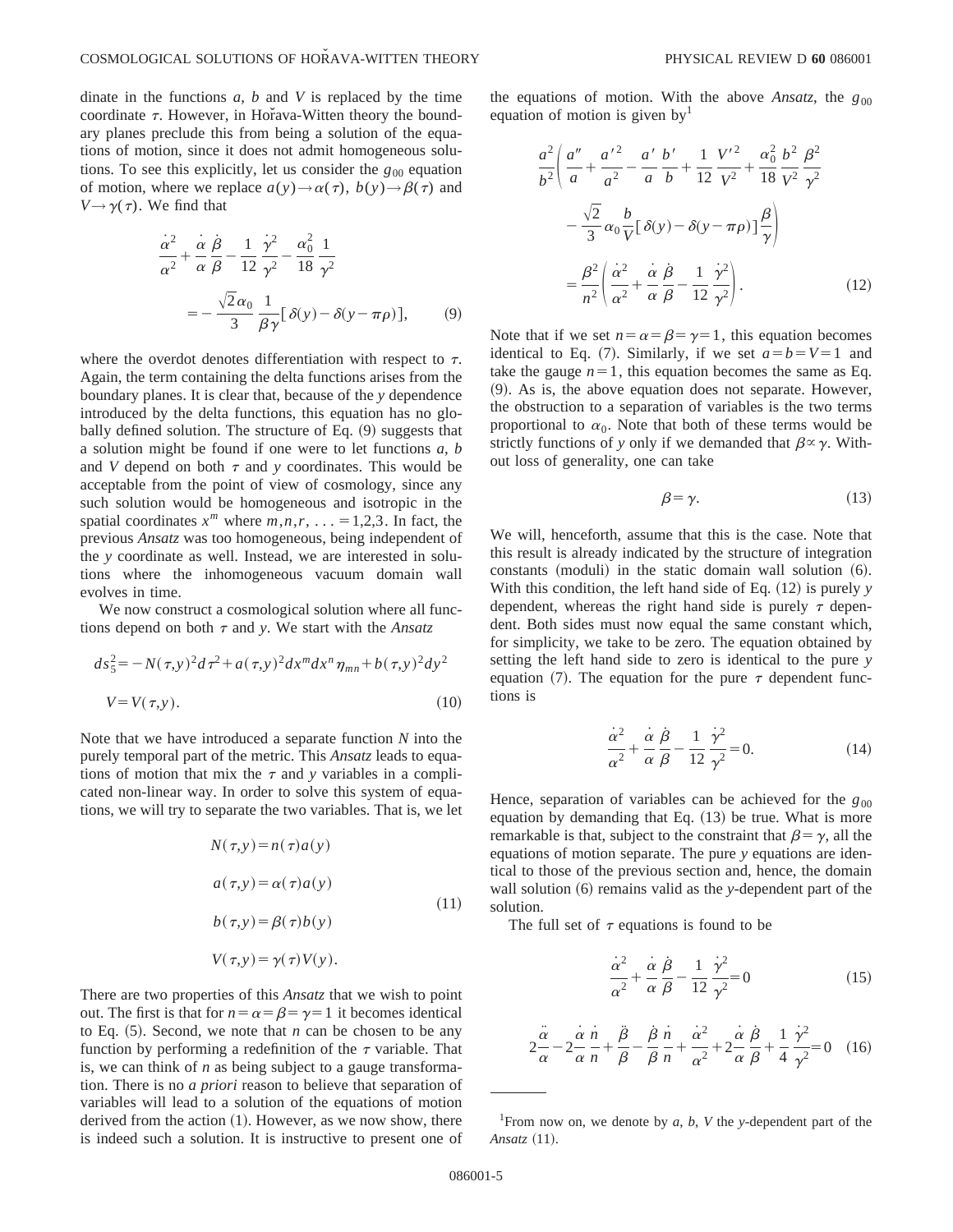$$
\frac{\ddot{a}}{\alpha} - \frac{\dot{\alpha}}{\alpha} \frac{\dot{n}}{n} + \frac{\dot{\alpha}^2}{\alpha^2} + \frac{1}{12} \frac{\dot{\gamma}^2}{\gamma^2} = 0 \tag{17}
$$

$$
\frac{\ddot{\gamma}}{\gamma} + 3\frac{\dot{\alpha}\dot{\gamma}}{\alpha\gamma} + \frac{\dot{\beta}\dot{\gamma}}{\beta\gamma} - \frac{\dot{\gamma}^2}{\gamma^2} - \frac{\dot{n}\dot{\gamma}}{n\gamma} = 0.
$$
 (18)

In these equations we have displayed  $\beta$  and  $\gamma$  independently, for reasons to become apparent shortly. Of course, one must solve these equations subject to the condition that  $\beta = \gamma$ . As a first attempt to solve these equations, it is most convenient to choose a gauge for which

$$
n = \text{const} \tag{19}
$$

so that  $\tau$  becomes proportional to the comoving time  $t$ , since  $dt = n(\tau) d\tau$ . In such a gauge, the equations simplify considerably and we obtain the solution

$$
\alpha = A |t - t_0|^p
$$
  

$$
\beta = \gamma = B |t - t_0|^q
$$
 (20)

where

$$
p = \frac{3}{11} \left( 1 \mp \frac{4}{3\sqrt{3}} \right), \quad q = \frac{2}{11} (1 \pm 2\sqrt{3}) \tag{21}
$$

and *A*, *B* and  $t_0$  are arbitrary constants. We have therefore found a cosmological solution, based on the separation *Ansatz* (11), with the *y*-dependent part being identical to the domain wall solution (6) and the scale factors  $\alpha$ ,  $\beta$ ,  $\gamma$  evolving according to the power laws  $(20)$ . This means that the shape of the domain wall pair stays rigid while its size and the separation between the walls evolve in time. Specifically,  $\alpha$  measures the size of the spatial domain wall world volume (the size of the three-dimensional universe), while  $\beta$  specifies the separation of the two walls (the size of the orbifold). Because of the separation constraint  $\gamma = \beta$ , the time evolution of the Calabi-Yau volume, specified by  $\gamma$ , is always tracking the orbifold. From this point of view, we are allowing two of the three moduli in Eq.  $(6)$ , namely  $a_0$  and  $b_0$ , to become time dependent. Since these moduli multiply the harmonic function  $H$ , it is then easy to see why a solution by separation of variables was appropriate.

To understand the structure of the above solution, it is useful to rewrite its time dependent part in a more systematic way using the formalism developed in Refs.  $[7,8]$ . First, let us define new functions  $\hat{\alpha}$ ,  $\hat{\beta}$  and  $\hat{\gamma}$  by

$$
\alpha = e^{\hat{\alpha}}, \quad \beta = e^{\hat{\beta}}, \quad \gamma = e^{6\hat{\gamma}} \tag{22}
$$

and introduce the vector notation

$$
\vec{\alpha} = (\alpha^i) = \begin{pmatrix} \hat{\alpha} \\ \hat{\beta} \\ \hat{\gamma} \end{pmatrix}, \quad \vec{d} = (d_i) = \begin{pmatrix} 3 \\ 1 \\ 0 \end{pmatrix}.
$$
 (23)

Note that the vector  $\vec{d}$  specifies the dimensions of the various subspaces, where the entry  $d_1=3$  is the spatial world volume dimensions,  $d_2=1$  is the orbifold dimension and we insert 0 for the dilaton. On the "moduli space" spanned by  $\vec{\alpha}$  we introduce the metric

$$
G_{ij} = 2(d_i \delta_{ij} - d_i d_j)
$$
  
\n
$$
G_{in} = G_{ni} = 0
$$
\n
$$
G_{nn} = 36,
$$
\n(24)

which in our case explicitly reads

$$
G = -12 \begin{pmatrix} 1 & \frac{1}{2} & 0 \\ \frac{1}{2} & 0 & 0 \\ 0 & 0 & -3 \end{pmatrix} .
$$
 (25)

Furthermore, we define *E* by

$$
E = \frac{e^{\vec{d} \cdot \vec{\alpha}}}{n} = \frac{e^{3\hat{\alpha} + \hat{\beta}}}{n}.
$$
 (26)

The equations of motion  $(15)$ – $(18)$  can then be rewritten as

$$
\frac{1}{2}E\dot{\vec{\alpha}}^T G \dot{\vec{\alpha}} = 0, \quad \frac{d}{d\tau} (EG\dot{\vec{\alpha}}) = 0.
$$
 (27)

It is straightforward to show that if we choose a gauge *n*  $=$  const, these two equations exactly reproduce the solution given in Eqs.  $(20)$  and  $(21)$ . The importance of this reformulation of the equations of motion lies, however, in the fact that we now get solutions more easily by exploiting the gauge choice for *n*. For example, let us now choose the gauge

$$
n = e^{\tilde{d} \cdot \tilde{\alpha}}.\tag{28}
$$

Note that in this gauge  $E=1$ . The reader can verify that this gauge choice greatly simplifies solving the equations. The result is that

$$
\hat{\alpha} = 6\,\hat{\gamma} = C\,\tau + k_1
$$
  

$$
\hat{\beta} = (6 \pm 4\sqrt{3})C\,\tau + k_2
$$
 (29)

where *C*,  $k_1$  and  $k_2$  are arbitrary constants. Of course this solution is completely equivalent to the previous one, Eq.  $(20)$ , but written in a different gauge. We will exploit this gauge freedom to effect in the next section.

To discuss cosmological properties we define the Hubble parameters

$$
\vec{H} = \frac{d}{dt}\vec{\alpha} \tag{30}
$$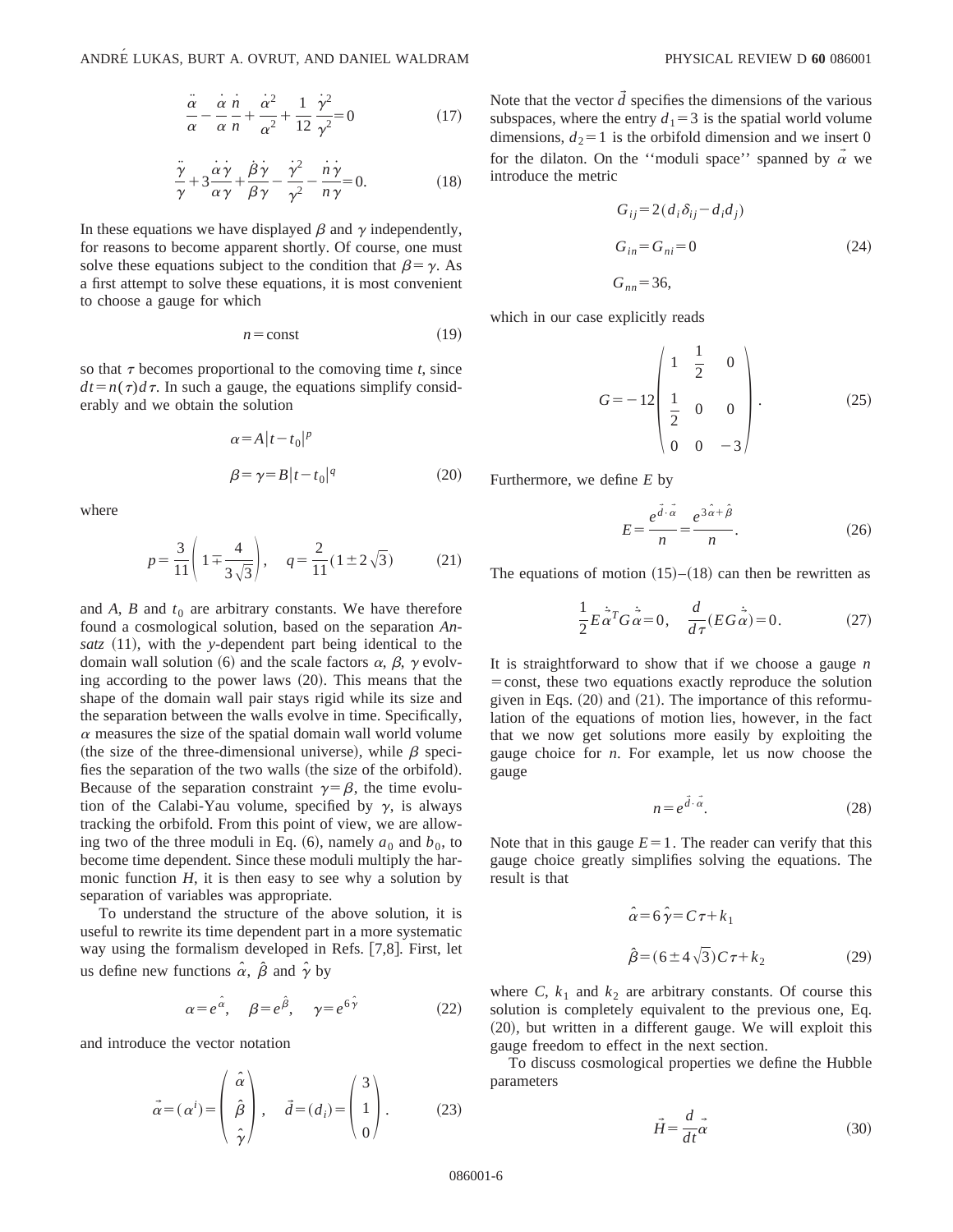where  $t$  is the comoving time. From Eqs.  $(20)$  and  $(22)$  we easily find

$$
\vec{H} = \frac{\vec{p}}{t - t_0}, \quad \vec{p} = \begin{pmatrix} p \\ q \\ \frac{1}{6}q \end{pmatrix}.
$$
 (31)

Note that the powers  $\vec{p}$  satisfy the constraints

$$
\vec{p}^T G \vec{p} = 0, \quad \vec{d} \cdot \vec{p} = 1.
$$
 (32)

These relations are characteristic for rolling radii solutions [11] which are fundamental cosmological solutions of weakly coupled heterotic string theory. Comparison of the equations of motion  $(27)$  indeed shows that the scale factors  $\alpha$  behave like rolling radii. The original rolling radii solutions describe freely evolving scale factors of a product of homogeneous, isotropic spaces. In our case, the scale factors also evolve freely (since the time-dependent part of the equations of motion, obtained after separating variables, does not contain a potential) but they describe the time evolution of the domain wall. This also proves our earlier claim that the potential terms in the five-dimensional action  $(1)$  do not directly influence the time dependence but are canceled by the static domain wall part of the solution.

Let us now be more specific about the cosmological properties of our solution. First note from Eq.  $(31)$  that there exist two different types of time ranges, namely  $t \leq t_0$  and  $t \geq t_0$ . In the first case, which we call the  $(-)$  branch, the evolution starts at  $t \rightarrow -\infty$  and runs into a future curvature singularity [7,8] at  $t = t_0$ . In the second case, called the  $(+)$  branch, we start out in a past curvature singularity at  $t = t_0$  and evolve toward  $t \rightarrow \infty$ . In summary, we therefore have the branches

$$
t \in \begin{cases} [-\infty, t_0] & (-) \text{ branch,} \\ [t_0, +\infty] & (+) \text{ branch.} \end{cases}
$$
 (33)

For both of these branches we have two options for the powers  $\vec{p}$ , defined in Eq. (31), corresponding to the two different signs in Eq.  $(21)$ . Numerically, we find

$$
\vec{p}_{\uparrow} \approx \begin{pmatrix} +.06 \\ +.81 \\ +.14 \end{pmatrix}, \quad \vec{p}_{\downarrow} \approx \begin{pmatrix} +.48 \\ -.45 \\ -.08 \end{pmatrix}
$$
(34)

for the upper and lower sign in Eq.  $(21)$  respectively. We recall that the three entries in these vectors specify the evolution powers for the spatial world volume of the threebrane, the domain wall separation and the Calabi-Yau volume. The expansion of the domain wall world volume has so far been measured in terms of the five-dimensional Einstein frame metric  $g_{\mu\nu}^{(5)}$ . This is also what the above numbers  $p_1$ reflect. Alternatively, one could measure this expansion with the four-dimensional Einstein frame metric  $g_{\mu\nu}^{(4)}$  so that the curvature scalar on the world volume is canonically normalized. From the relation

$$
g_{\mu\nu}^{(4)} = (g_{11,11})^{1/2} g_{\mu\nu}^{(5)} \tag{35}
$$

we find that this modifies  $p_1$  to

$$
\tilde{p}_1 = p_1 + \frac{p_2}{2}.\tag{36}
$$

In the following, we will discuss both frames. We recall that the separation condition  $\beta = \gamma$  implies that the internal Calabi-Yau space always tracks the orbifold. In the discussion we can, therefore, concentrate on the spatial world volume and the orbifold, corresponding to the first and second entries in Eq.  $(34)$ . Let us first consider the  $(-)$  branch. In this branch  $t \in [-\infty, t_0]$  and, hence,  $t - t_0$  is always negative. It follows from Eq.  $(31)$  that a subspace will expand if its *p* component is negative and contract if it is positive. For the first set of powers  $p_{\uparrow}$  in Eq. (34) both the world volume and the orbifold contract in the five-dimensional Einstein frame. The same conclusion holds in the four-dimensional Einstein frame. For the second set,  $\vec{p}_\perp$ , in both frames the world volume contracts while the orbifold expands. Furthermore, since the Hubble parameter of the orbifold increases in time, the orbifold undergoes superinflation.

Now we turn to the  $(+)$  branch. In this branch *t*  $\in$  [ $t_0$ , $\infty$ ] and, hence,  $t-t_0$  is always positive. Consequently, a subspace expands for a positive component of  $\overrightarrow{p}$  and contracts otherwise. In addition, since the absolute values of all powers  $\tilde{p}$  are smaller than 1, an expansion is always subluminal. For the vector  $p_{\uparrow}$  the world volume and the orbifold expand in both frames. On the other hand, the vector  $p_{\perp}$ describes an expanding world volume and a contracting orbifold in both frames. This last solution perhaps corresponds most closely to our notion of the early universe.

#### **V. COSMOLOGICAL SOLUTIONS WITH RAMOND FORMS**

Thus far, we have looked for both static and cosmological solutions where the form fields  $\xi$ ,  $A_{\alpha}$  and  $\sigma$  have been set to zero. As discussed in previous papers  $[7,8]$ , turning on one or several such fields can drastically alter the solutions and their cosmological properties. Hence, we would like to explore cosmological solutions with such non-trivial fields. For clarity, in this paper we will restrict the discussion to turning on the Ramond-Ramond scalar  $\xi$  only, postponing the general discussion to another publication.

The *Ansatz* we will use is the following. For the metric and dilaton field, we choose

$$
ds_5^2 = -N(\tau, y)^2 d\tau^2 + a(\tau, y)^2 dx^m dx^n \eta_{mn} + b(\tau, y)^2 dy^2
$$
  
\n
$$
V = V(\tau, y).
$$
\n(37)

For the  $\xi$  field, we assume that  $\xi = \xi(\tau, y)$  and, hence, the field strength  $F_\alpha = \partial_\alpha \xi$  is given by

$$
F_0 = Y(\tau, y), \quad F_5 = X(\tau, y).
$$
 (38)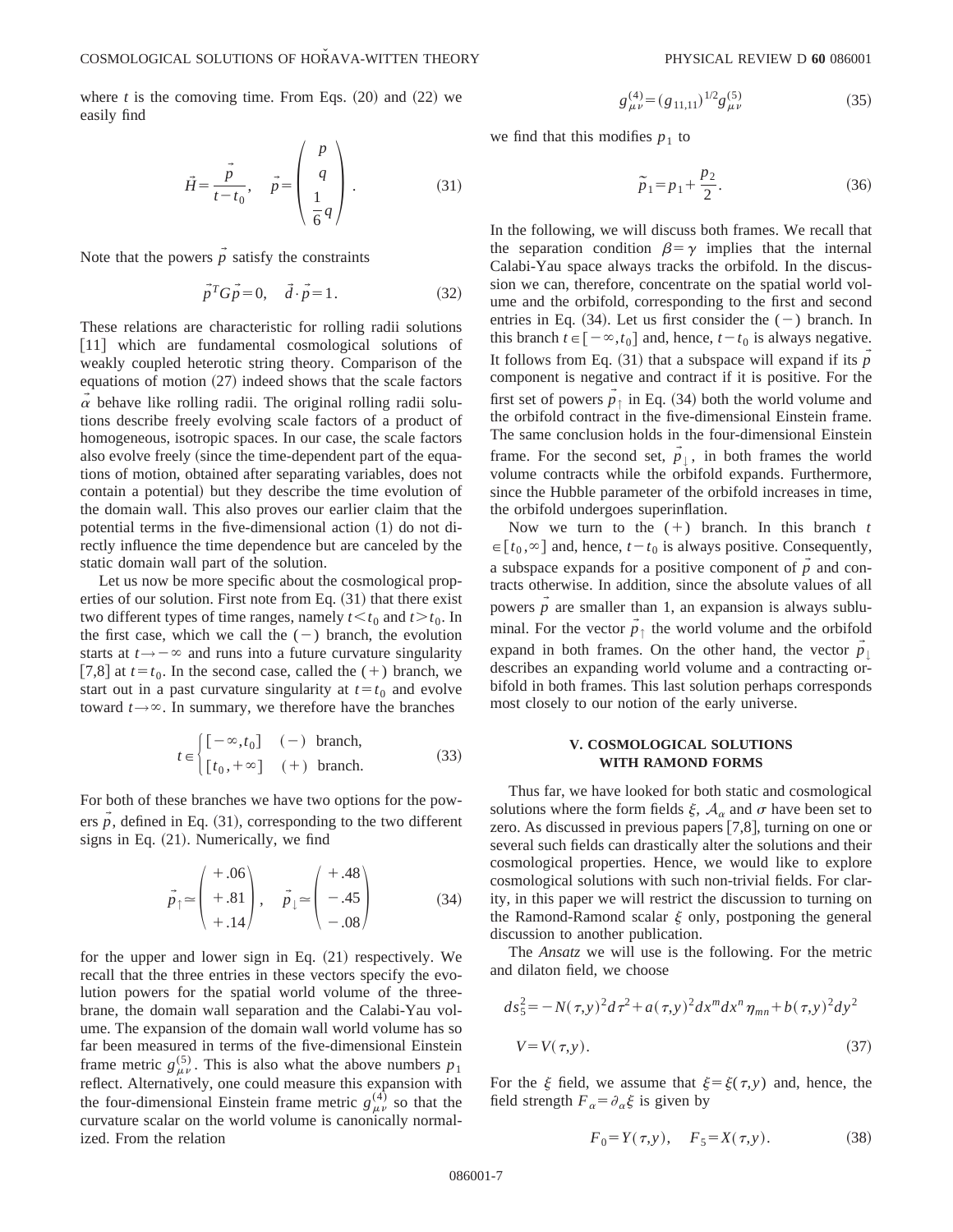All other components of  $F_\alpha$  vanish. Note that since  $\xi$  is complex, both *X* and *Y* are complex. Once again, we will solve the equations of motion by separation of variables. That is, we let

$$
N(\tau, y) = n(\tau)N(y)
$$
  
\n
$$
a(\tau, y) = \alpha(\tau)a(y)
$$
  
\n
$$
b(\tau, y) = \beta(\tau)b(y)
$$
  
\n
$$
V(\tau, y) = \gamma(\tau)V(y)
$$
\n(39)

and

$$
X(\tau, y) = \chi(\tau)X(y) \tag{40}
$$

$$
Y(\tau, y) = \phi(\tau) Y(y). \tag{41}
$$

Note that, in addition to the  $\xi$  field, we have also allowed for the possibility that  $N(y) \neq a(y)$ . Again, there is no *a priori* reason to believe that a solution can be found by separation of variables. However, as above, there is indeed such a solution, although the constraints required to separate variables are more subtle. It is instructive to present one of the equations of motion. With the above *Ansatz*, the  $g_{00}$  equation of motion becomes $2$ 

$$
\frac{N^2}{b^2} \left( \frac{a''}{a} + \frac{a'^2}{a^2} - \frac{a'}{a} \frac{b'}{b} + \frac{1}{12} \frac{V'^2}{V^2} + \frac{\alpha_0^2}{18} \frac{b^2}{V^2} \frac{\beta^2}{\gamma^2} - \frac{\sqrt{2} \alpha_0}{3} \frac{b}{V} [\delta(y) - \delta(y - \pi \rho)] \frac{\beta}{\gamma} \right)
$$
  

$$
= \frac{\beta^2}{n^2} \left( \frac{\dot{\alpha}^2}{\alpha^2} + \frac{\dot{\alpha}}{\alpha} \frac{\beta}{\beta} - \frac{1}{12} \frac{\dot{\gamma}^2}{\gamma^2} \right) - \frac{N^2}{3b^2} \frac{|X|^2}{V} \frac{|X|^2}{\gamma}
$$
  

$$
- \frac{\beta^2}{3n^2} \frac{|Y|^2}{V} \frac{|\phi|^2}{\gamma} .
$$
 (42)

Note that if we set  $X = Y = 0$  and  $N = a$ , this equation becomes identical to Eq.  $(12)$ . We now see that there are two different types of obstructions to the separation of variables. The first type, which we encountered in the previous section, is in the two terms proportional to  $\alpha_0$ . Clearly, we can separate variables only if we demand that

$$
\beta = \gamma \tag{43}
$$

as we did previously. However, for non-vanishing *X* and *Y* this is not sufficient. The problem, of course, comes from the last two terms in Eq.  $(42)$ . There are a number of options one could try in order to separate variables in these terms. It is important to note that *X* and *Y* are not completely independent, but are related to each other by the integrability condition  $\partial_{\tau}X(\tau,y)=\partial_{y}Y(\tau,y)$ . We find that, because of this condition, it is impossible to obtain a solution by separation of variables that has both  $X(\tau, y)$  and  $Y(\tau, y)$  non-vanishing. Now  $X(\tau, y)$ , but not  $Y(\tau, y)$ , can be made to vanish by taking  $\xi = \xi(\tau)$ ; that is,  $\xi$  is a function of  $\tau$  only. However, we can find no solution by separation of variables under this circumstance. Thus, we are finally led to the choice  $\xi$  $= \xi(y)$ . In this case *Y*( $\tau$ ,*y*)=0 and we can, without loss of generality, choose

$$
\chi = 1. \tag{44}
$$

At this point, the only obstruction to separation of variables in Eq. (42) is the next to last term,  $N^2 |X|^2 / 3b^2 V \gamma$ . Setting  $\gamma$ = const is too restrictive, so we must demand that

$$
X = \frac{b V^{1/2}}{N} c_0 e^{i \theta(y)} \tag{45}
$$

where  $c_0$  is a non-zero but otherwise arbitrary real constant and  $\theta(y)$  is an, as yet, undetermined phase. Putting this condition into the  $\xi$  equation of motion

$$
\partial_{y} \left( \frac{a^{3} N}{b V} X \right) = 0 \tag{46}
$$

we find that  $\theta$  is a constant  $\theta_0$  and  $a \propto V^{1/6}$  with an arbitrary coefficient. Note that the last condition is consistent with the static vacuum solution  $(6)$ . Inserting this result into the  $g_{05}$ equation of motion

$$
\frac{\dot{\alpha}}{\alpha} \left( \frac{a'}{a} - \frac{N'}{N} \right) = \frac{\dot{\beta}}{\beta} \left( \frac{a'}{a} - \frac{1}{6} \frac{V'}{V} \right)
$$
(47)

we learn that  $N \propto a$  with an arbitrary coefficient. Henceforth, we choose  $N=a$  which is consistent with the static vacuum solution  $(6)$ . Inserting all of these results, the  $g_{00}$  equation of motion now becomes

$$
\frac{a^2}{b^2} \left( \frac{a''}{a} + \frac{{a'}^2}{a^2} - \frac{a'}{a} \frac{b'}{b} + \frac{1}{12} \frac{V'^2}{V^2} + \frac{\alpha_0^2}{18} \frac{b^2}{V^2} - \frac{\sqrt{2}}{3} \alpha_0 \frac{b}{V} [\delta(y) - \delta(y - \pi \rho)] \right)
$$

$$
= \frac{\beta^2}{n^2} \left( \frac{\dot{\alpha}^2}{\alpha^2} + \frac{\dot{\alpha}}{\alpha} \frac{\dot{\beta}}{\beta} - \frac{1}{12} \frac{\dot{\gamma}^2}{\gamma^2} \right) - \frac{c_0^2}{3} \frac{1}{\gamma}.
$$
(48)

Note that the left-hand side is of the same form as the static vacuum equation (7). The effect of turning on the  $\xi$  background is to add a purely  $\tau$  dependent piece to the right hand side. Putting these results into the remaining four equations of motion, we find that they too separate, with the left hand side being purely *y* dependent and the right hand side purely  $\tau$  dependent. Again, we find that in these equations the left hand sides are identical to those in the static vacuum equations and the effect of turning on  $\xi$  is to add extra  $\tau$  dependent terms to the right hand sides. In each equation, both

<sup>2</sup> In the following, *N*, *a*, *b*, *V* denote the *y*-dependent part of the *Ansatz* (39).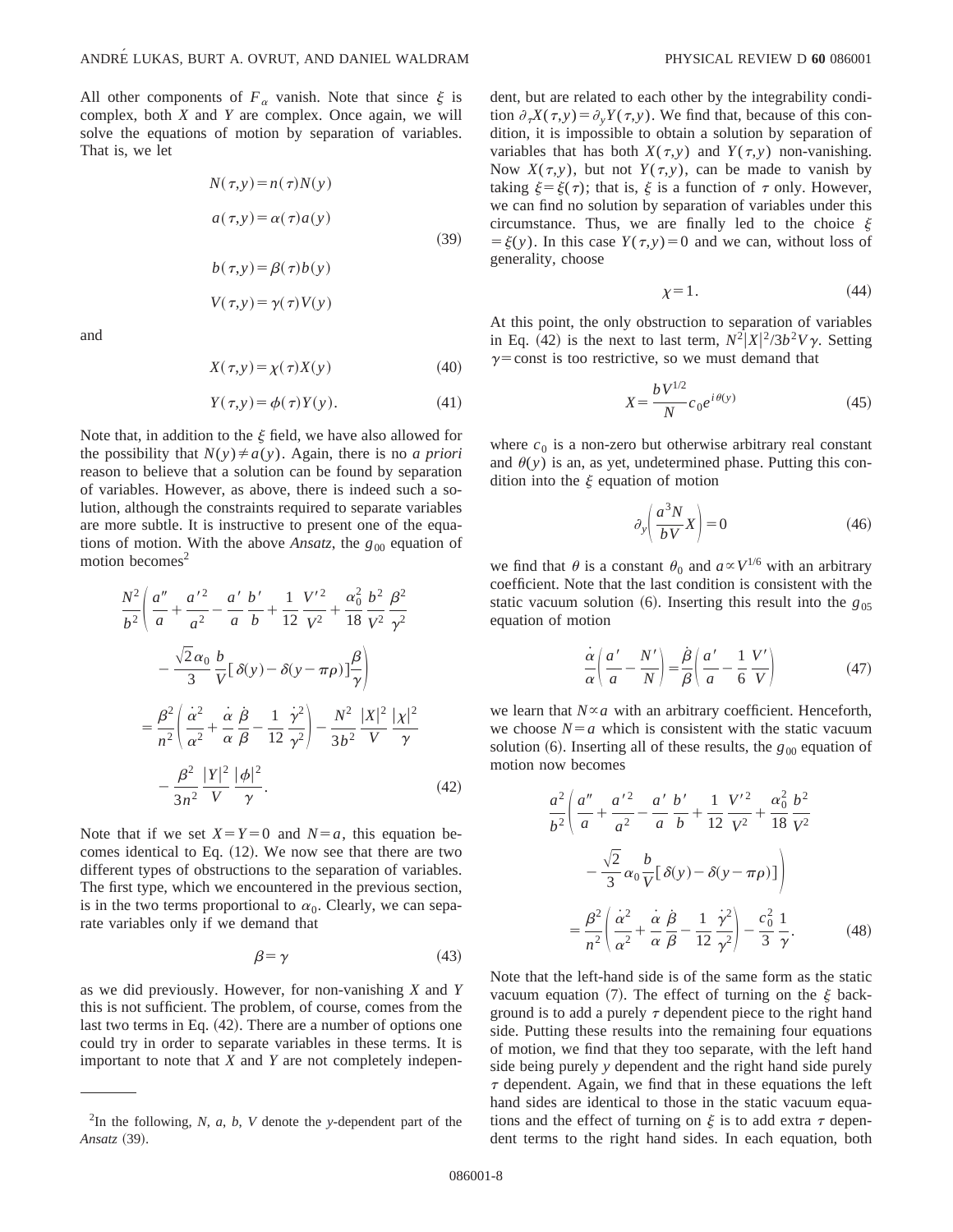sides must now equal the same constant which, for simplicity, we take to be zero. The *y* equations for *a*, *b* and *V* thus obtained by setting the left hand side to zero are identical to the static vacuum equations. Hence, we have shown that

$$
N = a = a_0 H^{1/2}
$$
  
\n
$$
b = b_0 H^2, \quad H = \frac{\sqrt{2}}{3} \alpha_0 |y| + h_0
$$
  
\n
$$
V = b_0 H^3
$$
  
\n
$$
X = x_0 H^3
$$
\n(49)

where  $x_0 = c_0 e^{i\theta_0} a_0^{-1} b_0^{3/2}$  is an arbitrary constant.

The  $\tau$  equations obtained by setting the right hand side to zero are the following:

$$
\frac{\dot{\alpha}^2}{\alpha^2} + \frac{\dot{\alpha}}{\alpha} \frac{\dot{\beta}}{\beta} - \frac{1}{12} \frac{\dot{\gamma}^2}{\gamma^2} - \frac{c_0^2}{3} \frac{n^2}{\beta^2 \gamma} = 0 \tag{50}
$$

$$
2\frac{\ddot{\alpha}}{\alpha} - 2\frac{\dot{\alpha}}{\alpha}\frac{\dot{n}}{n} + \frac{\ddot{\beta}}{\beta} - \frac{\dot{\beta}}{\beta}\frac{\dot{n}}{n} + \frac{\dot{\alpha}^2}{\alpha^2} + 2\frac{\dot{\alpha}}{\alpha}\frac{\dot{\beta}}{\beta} + \frac{1}{4}\frac{\dot{\gamma}^2}{\gamma^2} - c_0^2\frac{n^2}{\beta^2\gamma} = 0
$$
\n(51)

$$
\frac{\ddot{\alpha}}{\alpha} - \frac{\dot{\alpha}}{\alpha} \frac{\dot{n}}{n} + \frac{\dot{\alpha}^2}{\alpha^2} + \frac{1}{12} \frac{\dot{\gamma}^2}{\gamma^2} + \frac{c_0^2}{3} \frac{n^2}{\beta^2 \gamma} = 0 \tag{52}
$$

$$
\frac{\ddot{\gamma}}{\gamma} + 3\frac{\dot{\alpha}\dot{\gamma}}{\alpha\gamma} + \frac{\beta\dot{\gamma}}{\beta\gamma} - \frac{\dot{\gamma}^2}{\gamma^2} - \frac{\dot{n}\dot{\gamma}}{n\gamma} - 2c_0^2 \frac{n^2}{\beta^2 \dot{\gamma}} = 0.
$$
 (53)

In these equations we have, once again, displayed  $\beta$  and  $\gamma$ independently, although they should be solved subject to the condition  $\beta = \gamma$ . Note that the above equations are similar to the  $\tau$  equations in the previous section, but each now has an additional term proportional to  $c_0^2$ . These extra terms considerably complicate finding a solution of the  $\tau$  equations. Here, however, is where the formalism introduced in the previous section becomes important. Defining  $\hat{\alpha}$ ,  $\hat{\beta}$  and  $\hat{\gamma}$  as in Eq.  $(22)$ , and  $\vec{\alpha}$ , *E* and *G* as in Eqs.  $(23)$ ,  $(26)$  and  $(25)$  respectively, Eqs.  $(50)$ – $(53)$  can be written in the form

$$
\frac{1}{2}E\dot{\vec{\alpha}}^T G \dot{\vec{\alpha}} + E^{-1} U = 0, \quad \frac{d}{d\tau} (EG\dot{\vec{\alpha}}) + E^{-1} \frac{\partial U}{\partial \dot{\vec{\alpha}}} = 0
$$
\n(54)

where the potential *U* is defined as

$$
U = 2c_0^2 e^{q \cdot \alpha} \tag{55}
$$

with

$$
\vec{q} = \begin{pmatrix} 6 \\ 0 \\ -6 \end{pmatrix} . \tag{56}
$$

We can now exploit the gauge freedom of *n* to simplify these equations. Choose the gauge

$$
n = e^{(\tilde{d} - \tilde{q}) \cdot \tilde{\alpha}} \tag{57}
$$

where  $\overline{d}$  is defined in Eq. (23). Then *E* becomes proportional to the potential  $U$  so that the potential terms in Eq.  $(54)$  turn into constants. Thanks to this simplification, the equations of motion can be integrated which leads to the general solution  $\lfloor 7,8 \rfloor$ 

$$
\vec{\alpha} = \vec{c} \ln|\tau_1 - \tau| + \vec{w} \ln\left(\frac{s\tau}{\tau_1 - \tau}\right) + \vec{k} \tag{58}
$$

where  $\tau_1$  is an arbitrary parameter which we take, without loss of generality, to be positive and

$$
\vec{c} = 2 \frac{G^{-1} \vec{q}}{\langle \vec{q}, \vec{q} \rangle}, \quad s = \text{sgn}(\langle \vec{q}, \vec{q} \rangle). \tag{59}
$$

The scalar product is defined as  $\langle \vec{q}, \vec{q} \rangle = \vec{q}^T G^{-1} \vec{q}$ . The vectors  $\vec{w}$  and  $\vec{k}$  are integration constants subject to the constraints

$$
\vec{q} \cdot \vec{w} = 1
$$
  
\n
$$
\vec{w}^T G \vec{w} = 0
$$
 (60)  
\n
$$
\vec{q} \cdot \vec{k} = \ln(c_0^2 | \langle \vec{q}, \vec{q} \rangle |).
$$

This solution is quite general in that it describes an arbitrary number of scale factors with equations of motion given by Eq. (54). Let us now specify to our example. For *G* and  $\vec{q}$  as given in Eqs.  $(25)$  and  $(56)$  we find that

$$
\langle \vec{q}, \vec{q} \rangle = 1; \tag{61}
$$

hence  $s=1$ , and

$$
\vec{c} = \begin{pmatrix} 0 \\ -2 \\ -\frac{1}{3} \end{pmatrix} . \tag{62}
$$

Recall that we must, in addition, demand that  $\beta = \gamma$ . Note that the last two components of  $\vec{c}$  are consistent with this equality. We can also solve the constraints  $(60)$  subject to the condition  $\beta = \gamma$ . The result is

$$
\vec{w} = \begin{pmatrix} w_3 + \frac{1}{6} \\ 6w_3 \\ w_3 \end{pmatrix}, \quad \vec{k} = \begin{pmatrix} k_3 + \frac{1}{6}\ln c_0^2 \\ 6k_3 \\ k_3 \end{pmatrix}
$$
(63)

where

086001-9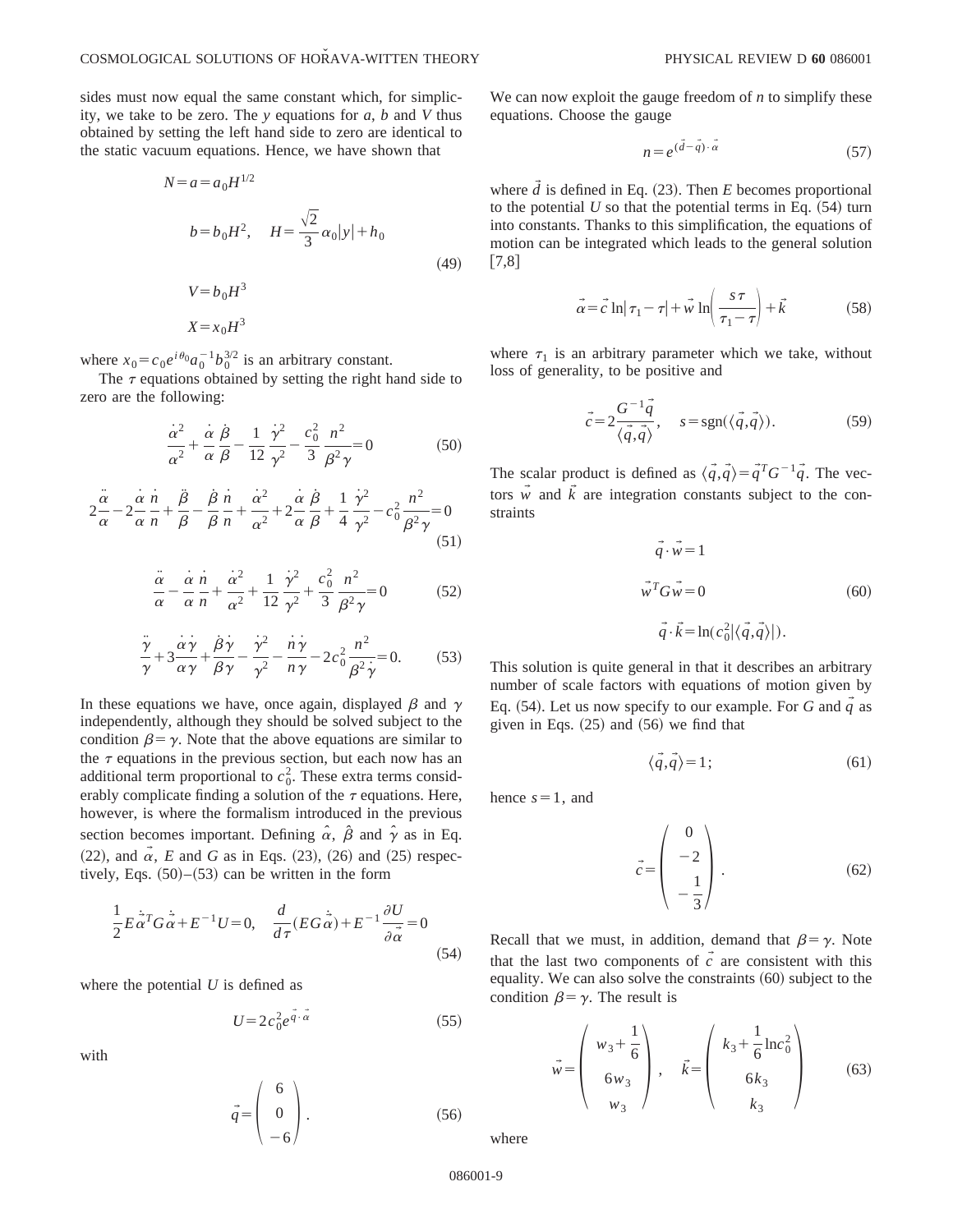$$
w_3 = -\frac{1}{6} \pm \frac{\sqrt{3}}{12} \tag{64}
$$

and  $k_3$  is arbitrary. We conclude that in the gauge specified by Eq.  $(57)$ , the solution is given by

$$
\hat{\alpha} = \left( w_3 + \frac{1}{6} \right) \ln \left( \frac{\tau}{\tau_1 - \tau} \right) + k_3 + \frac{1}{6} \ln c_0^2
$$
  

$$
\hat{\beta} = -2 \ln |\tau_1 - \tau| + 6w_3 \ln \left( \frac{\tau}{\tau_1 - \tau} \right) + 6k_3
$$
  

$$
\hat{\gamma} = -\frac{1}{3} \ln |\tau_1 - \tau| + w_3 \ln \left( \frac{\tau}{\tau_1 - \tau} \right) + k_3 \tag{65}
$$

with  $w_3$  as above. As a consequence of  $s=1$ , the range for  $\tau$ is restricted to

$$
0 < \tau < \tau_1 \tag{66}
$$

in this solution. Let us now summarize our result. We have found a cosmological solution with a nontrivial Ramond-Ramond scalar  $\xi$  starting with the separation *Ansatz* (39). To achieve a separation of variables we had to demand that  $\beta$  $= \gamma$ , as previously, and that the Ramond-Ramond scalar depend on the orbifold coordinate but not on time. Then the orbifold dependent part of the solution is given by Eq.  $(49)$ and is identical to the static domain wall solution with the addition of the Ramond-Ramond scalar. The time dependent part, in the gauge  $(57)$ , is specified by Eq.  $(65)$ . Furthermore, we have found that the time-dependent part of the equations of motion can be cast in a form familiar from cosmological solutions studied previously  $[7,8]$ . Those solutions describe the evolution for scale factors of homogeneous, isotropic subspaces in the presence of antisymmetric tensor fields and are, therefore, natural generalizations of the rolling radii solutions. Each antisymmetric tensor field introduces an exponential type potential similar to the one in Eq.  $(55)$ . For the case with only one nontrivial form field, the general solution could be found and is given by Eq.  $(58)$ . We have, therefore, constructed a strong coupling version of these generalized rolling radii solutions with a one-form field strength, where the radii now specify the domain wall geometry rather that the size of maximally symmetric subspaces. We stress that the potential *U* in the time-dependent equations of motion does not originate from the potentials in the action  $(1)$  but from the nontrivial Ramond-Ramond scalar. The potentials in the action are canceled by the static domain wall part of the solution, as in the previous example.

From the similarity to the known generalized rolling radii solutions, we can also directly infer some of the basic cosmological properties of our solution, using the results of Refs.  $[7,8]$ . We expect the integration constants to split into two disjunct sets which lead to solutions in the  $(-)$  branch, comoving time range  $t \in [-\infty, t_0]$ , and the (+) branch, comoving time range  $t \in [t_0, \infty]$ , respectively. The (-) branch ends in a future curvature singularity and the  $(+)$  branch starts in a past curvature singularity. In both branches the solutions behave like rolling radii solutions asymptotically, that is, at  $t \rightarrow -\infty$ ,  $t_0$  in the (-) branch and at  $t \rightarrow t_0$ ,  $\infty$  in the  $(+)$  branch. The two asymptotic regions in both branches have different expansion properties in general and the transition between them can be attributed to the nontrivial form field.

Let us now analyze this in more detail for our solution, following the method presented in Refs.  $[7,8]$ . First we should express our solution in terms of the comoving time *t* by integrating  $dt = n(\tau) d\tau$ . The gauge parameter  $n(\tau)$  is explicitly given by

$$
n = e^{(\tilde{d} - \tilde{q}) \cdot \tilde{k}} |\tau_1 - \tau|^{-x + \Delta - 1} |\tau|^{x - 1}
$$
 (67)

where

$$
x = \vec{d} \cdot \vec{w}, \quad \Delta = \vec{d} \cdot \vec{c}.
$$
 (68)

Given this expression, the integration cannot easily be performed in general except in the asymptotic regions  $\tau \rightarrow 0, \tau_1$ . These regions will turn out to be precisely the asymptotic rolling-radius limits. Therefore, for our purpose, it suffices to concentrate on those regions. Eq.  $(67)$  shows that the resulting range for the comoving time depends on the magnitude of  $\Delta$  and *x* (note that  $\Delta$  is a fixed number, for a given model, whereas  $x$  depends on the integration constants). It turns out that for all values of the integration constants we have either  $x<\Delta$  or  $x>0>\Delta$ . This splits the space of integration constant into two disjunct sets corresponding to the  $(-)$  and the  $(+)$  branch as explained before. More precisely, we have the mapping

$$
\tau \rightarrow t \in \begin{cases} [-\infty, t_0] & \text{for } x < \Delta < 0, \quad (-) \text{ branch,} \\ [t_0, +\infty] & \text{for } x > 0 > \Delta, \quad (+) \text{ branch,} \end{cases} \tag{69}
$$

where  $t_0$  is a finite arbitrary time (which can be different for the two branches). We recall that the range of  $\tau$  is  $0<\tau$  $\langle \tau_1$ . The above result can be easily read off from the expression  $(67)$  for the gauge parameter. Performing the integration in the asymptotic region we can express  $\tau$  in terms of the comoving time and find the Hubble parameters, defined by Eq. (30), and the powers  $\overline{p}$ . Generally, we have

$$
\vec{p} = \begin{cases} \frac{\vec{w}}{x} & \text{at } \tau \approx 0, \\ \frac{\vec{w} - \vec{c}}{x - \Delta} & \text{at } \tau \approx \tau_1. \end{cases}
$$
(70)

Note that, from the mapping (69), the expression at  $\tau \approx 0$ describes the evolution powers at  $t \rightarrow -\infty$  in the (-) branch and at  $t \approx t_0$  in the (+) branch, that is, the evolution powers in the early asymptotic region. Correspondingly, the expression for  $\tau \approx \tau_1$  applies to the late asymptotic regions, that is, to  $t \approx t_0$  in the (-) branch and to  $t \rightarrow \infty$  in the (+) branch. As before, these powers satisfy the rolling radius constraints  $(32).$